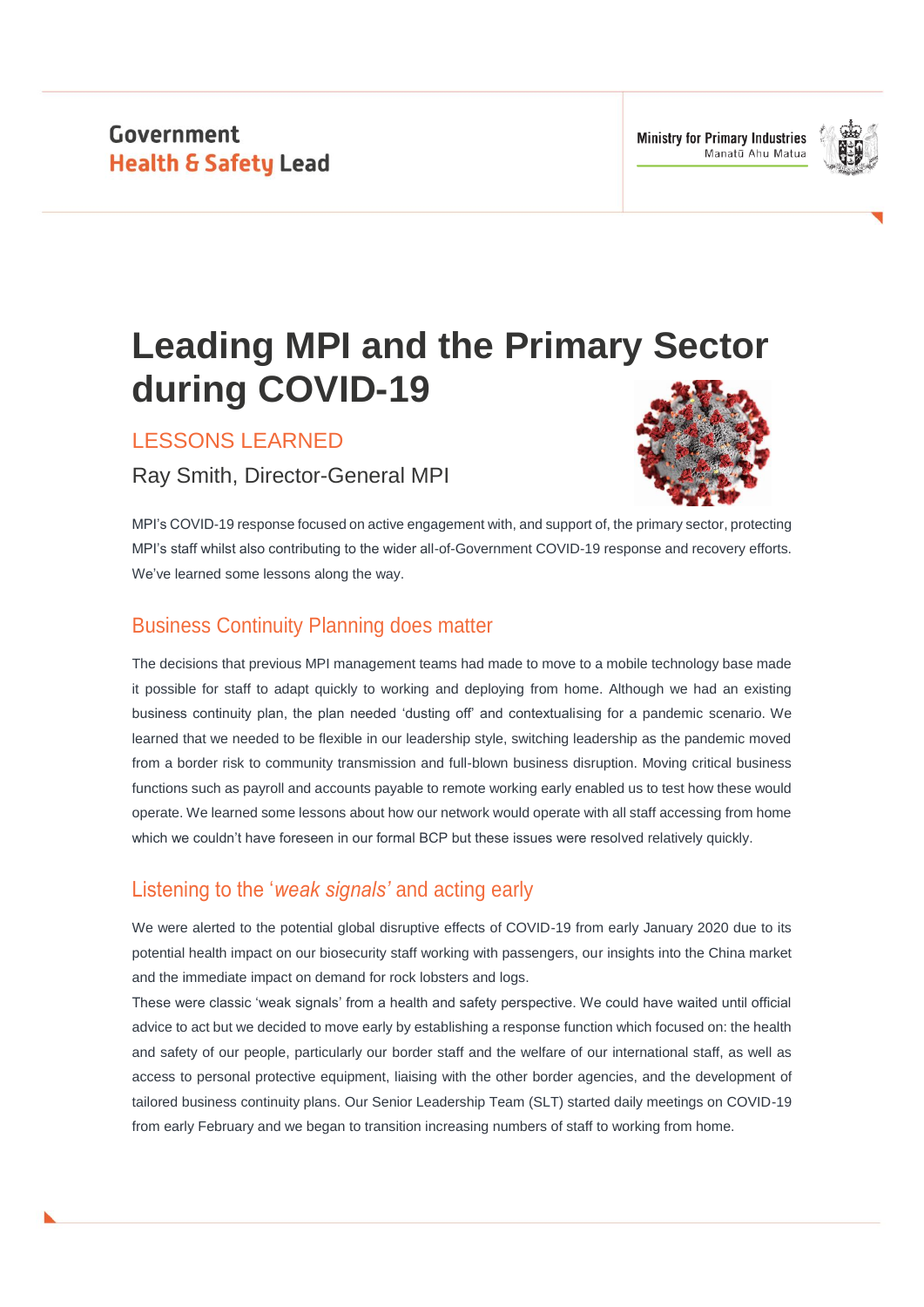Immediately following the Prime Minister's announcement of Alert Level 2, we directed that all remaining staff who could work, or be deployed from home, would do so. MPI was able to operate during Alert Levels 3 and 4 with 90% of its workforce working from home or being dispatched from home.

#### Health came to prominence

Traditionally, health and safety at MPI meant a focus on physical risks. COVID-19 made us think more deeply about the health risks that present themselves to our staff working at the border. Before COVID-19, our staff would interact with 20,000 international travelers a day. We had probably not given due consideration in the past to the health risks that these personal interactions posed for our staff and the potential controls that could be introduced to lower the risk of communicable diseases generally. We quickly established new protocols, physical screens and PPE for staff. We learned that unless agencies have sufficient stock of PPE readily on hand, it was very difficult to get reliable supplies when the pandemic became evident globally and within New Zealand.

## An opportunity for sector leadership and strengthened relationships

As soon as the timetable for moving to Alert Level 4 was announced by the Prime Minister and we knew that the bulk of the primary industries would be able to operate under new health and safety practices, we convened industry heads and designed a safe working practice framework and registration process for industries and their supply chains.



Changes to work practices and a strong verification process was vital to reduce the likelihood or spread of COVID-19 in industries that typically employ large numbers of staff working in close physical distance, such as the meat industry and the horticulture sector. More importantly was the need to maintain the confidence of workers and unions as well as the social license of these industries to continue to operate within vulnerable rural communities with limited access to tertiary health facilities.

The registration process commenced on 24 March. On 27 March we completed 645 industry education visits prompting the registration system. In total we verified 11,626 businesses remotely and on-site.

We took a very active role with the red meat industry, in particular, to establish working protocols for each alert level that provided safe working arrangements. This has involved working with the Meat Industry Association, unions and Assure Quality to build confidence that safe ways of work can be developed and maintained. MPI has used its presence at meat plants to verify that the protocols have been adhered to. Although the protocols have had an impact on production rates, they have protected staff and the industry from the effects of COVID-19 evident in other countries.

As the country prepared to move to Alert Level 3, we began working with WorkSafe New Zealand on the preparation of safe practice guidance for businesses that would be able to re-start in Alert Level 3. This collaboration continued through to 5 May when a team of circa 100 MPI employees began to assist WorkSafe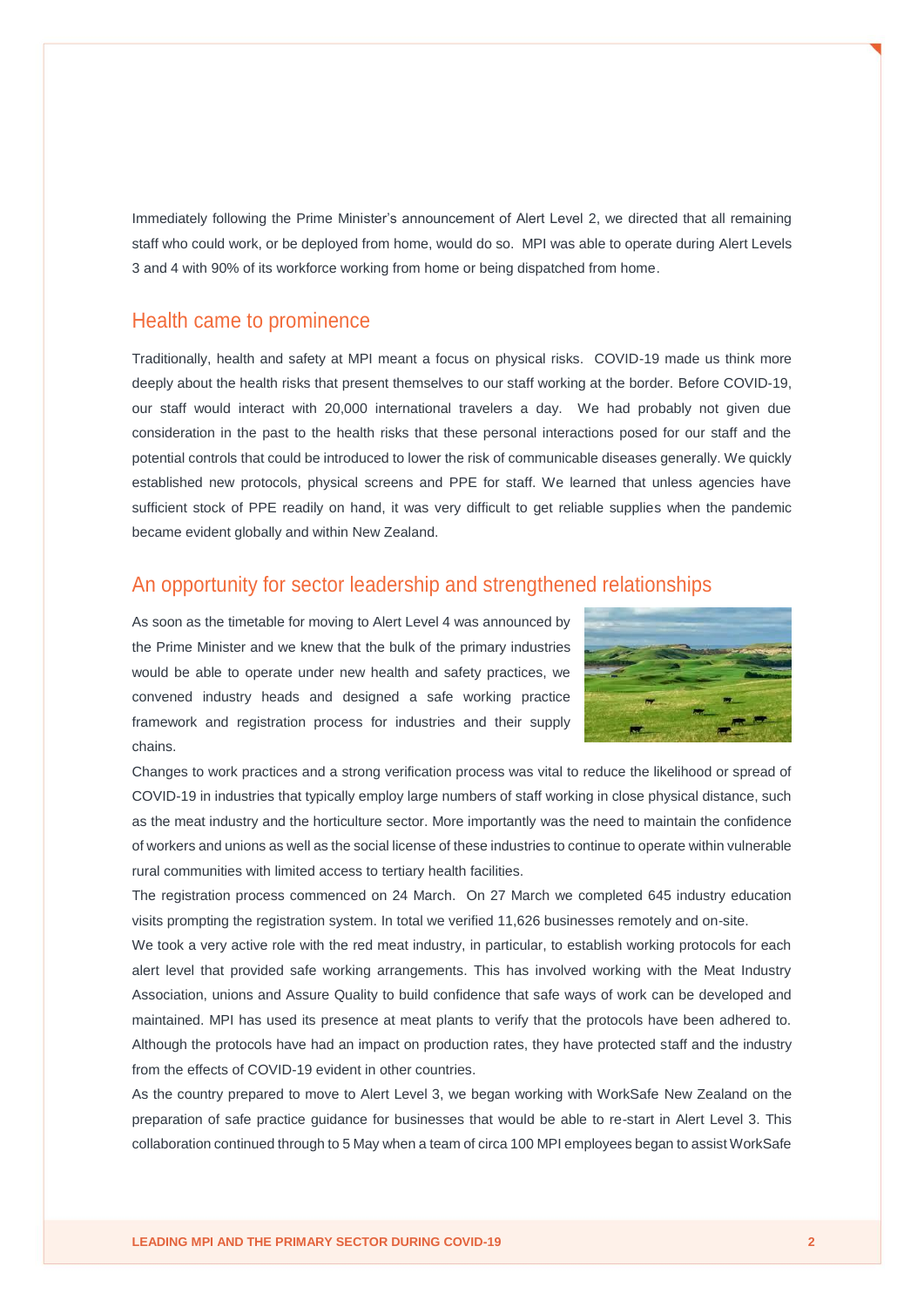by making phone calls to approximately 3000 primary sector businesses that were able to re-start operations in Alert Level 3 to confirm their adherence to WorkSafe's safe practice standards.

The sector appreciated the visible leadership of MPI in areas where we had limited regulatory powers but a moral and practical authority to lead. The strengthened relationships that developed during the crises period have largely continued into our work with the sector over economic recovery plans. The opportunity and challenge is to maintain these strengthened relationships in the primary sector as the country recovers.

We recognised that Alert Level 2 would see a transition of staff back to work across the public service. There was a the need for consistency across the sector and as the lead for health and safety, the Government Health and Safety Lead worked closely with the State Services Commission, the PSA and the Government Property Group to create principles and guidance to support this transition.

## Staff confidence and mental health mattered

We learned that regular communication was important to maintaining staff confidence. Challenges such as isolation, home working conditions, home schooling or having young children at home and sometimes less than ideal equipment set-ups emerged as issues after the initial novelty of working from home wore off. We responded with daily team virtual meetings, regular staff newsletters with information on mental health



and tips on working remotely, and the targeted provision of extra equipment such as chairs, large screens etc.

Returning to work needed to be gradual and was slower than we initially thought it would be due to a range of factors, including a growing preference for working from home, fears about public transport and general concerns over social distancing. We were able to address these with a graduated return to work programme, extra emphasis on hygiene and social distancing at the workplace and one-on-one plans for staff with more serious reservations.

We know that we will need to be mindful of ongoing and delayed mental health issues that will no doubt follow the pandemic in time. A greater number of staff are interested in working from home to some extent and we expect more requests for flexibility in the future.

Lastly, we also took time to acknowledge our own reactions and concerns as leaders. We acknowledged the impact of family commitments on us as well as the cumulative impact of fatigue arising from long hours and stress. These pressures led to subtle changes in the rhythm and pace of our leadership at points along the way.

## Conclusion

We are pleased with our response but did have learnings along the way. This experience has really highlighted some key areas for me, including;

 The need for strong leadership and effective communication – this has to come from the top, and when it comes to communication, you can't over-communicate.